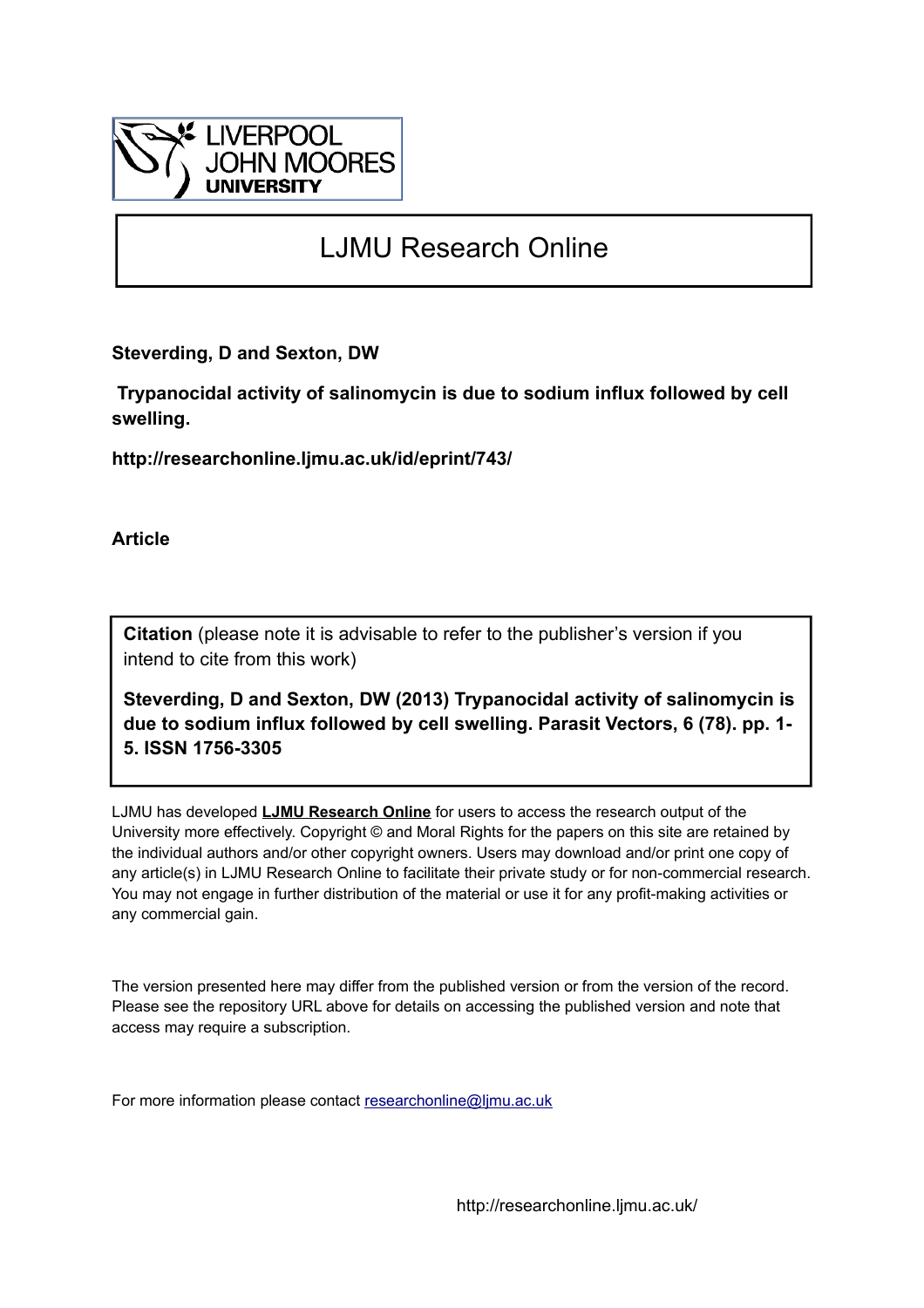## SHORT REPORT **The CONSTRUCTION CONSTRUCTS**  $\blacksquare$



# Trypanocidal activity of salinomycin is due to sodium influx followed by cell swelling

Dietmar Steverding\* and Darren W Sexton

#### Abstract

Background: The few currently available drugs for treatment of African trypanosomiasis are outdated and show problems with toxicity and resistance. Hence, there is an urgent need for the discovery and development of new anti-trypanosomal agents.

Findings: In this study, the ionophorous antibiotic salinomycin was investigated for its trypanocidal activity in vitro using culture-adapted bloodstream forms of Trypanosoma brucei. The concentrations of salinomycin to reduce the growth rate by 50% and to kill the parasites were 0.31 μM and 1 μM, respectively. The trypanocidal action of the ionophore was shown to be the result of an influx of Na<sup>+</sup> resulting in an increased intracellular Na<sup>+</sup> concentration followed by cell swelling. This mode of action differs from the mechanism for the anti-cancer activity of salinomycin reported to be by induction of apoptosis.

Conclusion: Here we have shown that salinomycin is an effective agent against bloodstream forms of T. brucei and might be a potential candidate for treatment of African trypanosomiasis.

Keywords: African trypanosomiasis, Trypanosoma brucei, Salinomycin, Drug screening

### Findings

#### Background

African trypanosomes are the etiological agents of sleeping sickness in humans and nagana disease in cattle. The parasites are transmitted by the bite of infected tsetse flies and live and multiply in the blood and tissue fluids of their mammalian hosts. Both sleeping sickness and nagana disease occur in sub-Saharan Africa between 14° North and 20° South latitude, the distribution area of tsetse flies [[1\]](#page-5-0). In this so-called tsetse belt, millions of people and cattle are at risk of getting infected with the parasites [[2,3\]](#page-5-0). In addition, it is estimated that nagana disease costs the affected African countries over 1 billion USD per year [\[3](#page-5-0)]. Chemotherapy of African trypanosomiasis still relies on a few drugs developed decades ago, most of which show poor efficacy and significant toxicity, and are being increasingly subject to drug resistance [[4](#page-5-0)]. Thus, new drugs are urgently needed for chemotherapy of sleeping sickness and nagana disease. One approach for the discovery of new drugs for treatment of African

\* Correspondence: [D.Steverding@uea.ac.uk](mailto:D.Steverding@uea.ac.uk)

BioMedical Research Centre, Norwich Medical School, University of East Anglia, Norwich Research Park, Norwich NR4 7TJ, UK

trypanosomiasis is the screening of existing drugs for trypanocidal activities [\[5](#page-5-0)].

Salinomycin (Figure [1](#page-2-0)) is a carboxylic polyether anti-biotic produced by a strain of Streptomyces albus [\[6](#page-5-0)]. It is a monovalent cation ionophore mediating the transport of Na<sup>+</sup>, K<sup>+</sup> and Rb<sup>+</sup> (but not of Cs<sup>+</sup>, Mg<sup>2+</sup>, Ca<sup>2+</sup> and Sr<sup>2+</sup>) across organic phases [[7](#page-5-0)]. The antibiotic is widely used as a food supplement to control coccidiosis in poultry [\[8,9](#page-5-0)] and has recently received attention as a novel cancer drug candidate [[10](#page-5-0)]. However, compounds displaying anti-cancer activity usually also exhibit strong trypanocidal activity [[11](#page-5-0)-[13](#page-5-0)]. In this study, we investigated the trypanocidal activity of salinomycin and the underlying mechanism of action of the antibiotic using bloodstream forms of Trypanosoma brucei.

#### Methods

The trypanocidal activity of salinomycin was determined with bloodstream forms of the *T. brucei* clone 427–221 [[14\]](#page-5-0) while the general cytotoxicity of the ionophore was evaluated with human HL-60 cells and normal PBMCs (peripheral blood mononuclear cells). Cells were seeded in 24-well plates in a final volume of 1 ml of appropriate culture medium (trypanosomes: Baltz medium [\[15](#page-5-0)];



© 2013 Steverding and Sexton; licensee BioMed Central Ltd. This is an Open Access article distributed under the terms of the Creative Commons Attribution License (<http://creativecommons.org/licenses/by/2.0>), which permits unrestricted use, distribution, and reproduction in any medium, provided the original work is properly cited.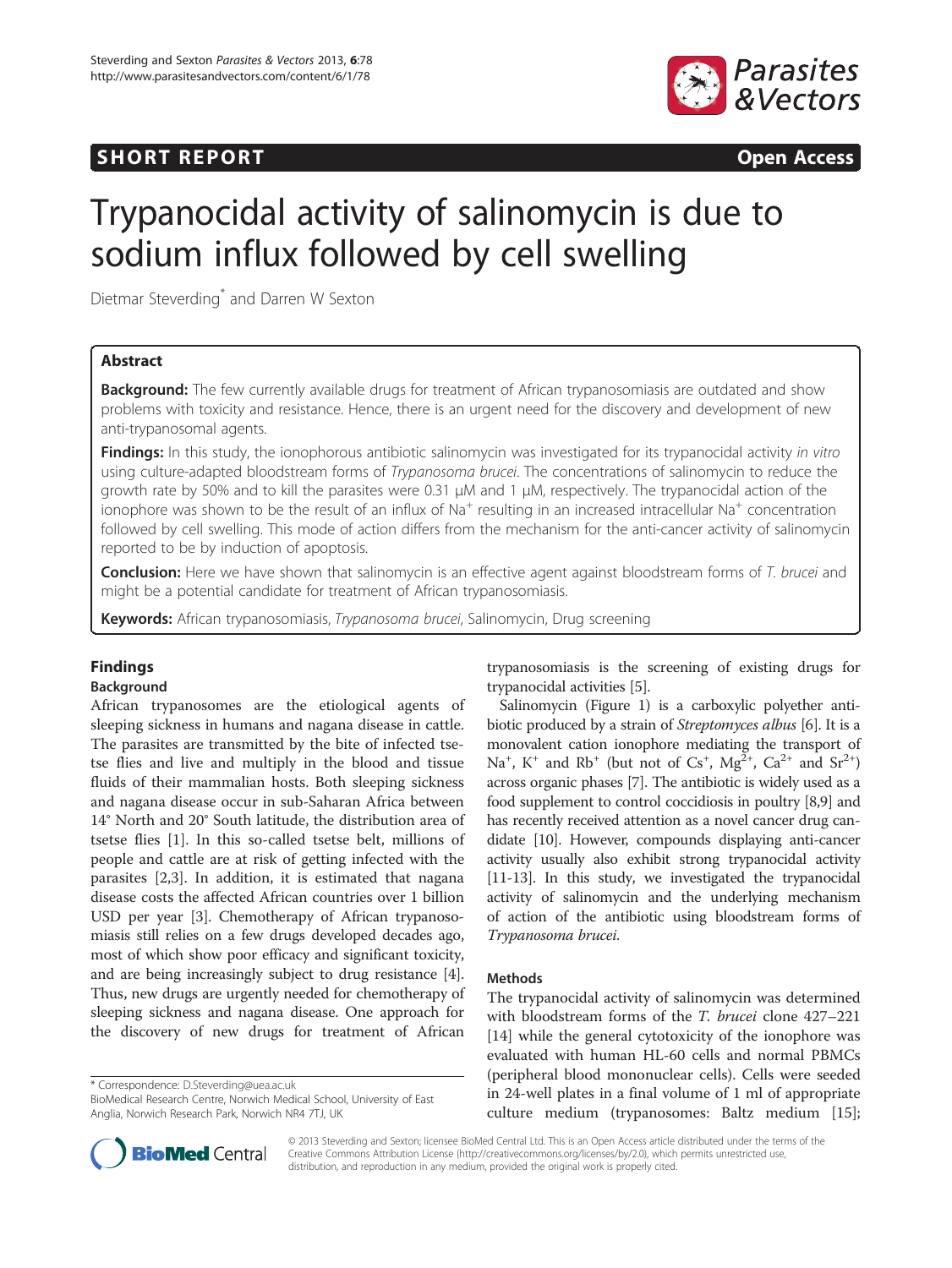<span id="page-2-0"></span>

human cells: RPMI medium [[16](#page-5-0)]) supplemented with 16.7% (v/v) heat-inactivated foetal bovine serum and containing various concentrations of salinomycin  $(10^{-4}$  to  $10^{-9}$  M) and 1% DMSO. Wells containing medium and 1% DMSO served as controls. The initial cell densities were  $1 \times 10^4$ /ml for trypanosomes,  $1 \times 10^5$ /ml for HL-60 cells and  $5 \times 10^5$ /ml for PBMCs. After 24 h incubation, 100 µl of a 0.44 mM resazurin solution prepared in PBS was added and the cells were incubated for a further 48 h. Thereafter, the plates were read on a microplate reader using a test wavelength of 570 nm and a reference wavelength of 630 nm. The 50% growth inhibition  $(GI_{50})$  value (trypanosomes and HL-60 cells) and the 50% effective concentration  $(EC_{50})$  value (PBMCs), i.e., the concentration of salinomycin necessary to reduce the growth rate of cells by 50% or to cause an effect in 50% of cells compared to the control, were determined from mean values using the 4-parameter logistic model [[17](#page-5-0)]. The following formula for the 4-parameter logistic model was used:  $Y =$  $\{[a-d]/[1 + (X/c)^b]\} + d$ , where Y is the response, X is the concentration,  $a$  is the lower asymptote (lower plateau),  $d$ is the upper asymptote (upper plateau),  $b$  is the slope factor (Hill factor) and c is the  $\text{GI}_{50}/\text{EC}_{50}$  value. The minimum inhibitory concentration (MIC) value, i.e. the concentration of salinomycin at which all cells were killed, was determined microscopically by inspecting each well thoroughly for the presence of any motile trypanosomes or unlysed HL-60s or PBMCs.

Changes in cell volume were measured using a previously described light scattering method [[18](#page-5-0)]. Bloodstream forms of *T. brucei* were seeded at a density of  $5 \times 10^7$  cells/ml in 96-well plates in a final volume of 200 μl culture medium containing 100 μM salinomycin and 0.5% DMSO (test) or 0.5% DMSO alone (control). Absorbance of the cultures was measured at 490 nm every 15 min. A decrease in absorbance corresponded to an increase in cell volume.

Cell morphology changes were examined by light microscopy. Briefly, bloodstream forms of T. brucei were treated at a density of  $5 \times 10^7$  cells/ml with 100 μM salinomycin and 0.5% DMSO (test) or 0.5% DMSO alone (control). After 1 h incubation, cells were fixed with 2% formaldehyde/0.05% glutaraldehyde in PBS, spread onto slides and air dried. The smears were stained with May-Grünwald staining solution and then imaged with a Zeiss Axioplan 2 fluorescence microscope using a Plan-Apochromat 100×/1.4 oil objective.

The intracellular level of Na<sup>+</sup> was monitored with Sodium Green™ tetraacetate, a cell-permeant indicator for the fluorometric determination of Na<sup>+</sup> concentration. The probe can freely diffuse across cell membranes and is intracellularly converted into the Na<sup>+</sup>-responsive acidic form by esterases. Trypanosomes were incubated at a density of  $5 \times 10^7$  cells/ml with 100 μM salinomycin and 0.5% DMSO (test) or 0.5% DMSO alone (control) in the presence of 4 μM Sodium Green™ tetraacetate for 1 h. After washing twice with culture medium, cells were then immediately analysed by flow cytometry using a BD Accuri C6 flow cytometer. The excitation wavelength was 488 nm and the filter set was 530/30 nm. Gates were set to exclude cell fragments and debris from the analysis, and 50,000 gated cells were analysed.

#### Results and discussion

Salinomycin showed a dose-dependent effect on the growth of T. brucei bloodstream forms with a  $GI_{50}$  value of 0.17 μM and a MIC value of 1 μM (Figure [2\)](#page-3-0). The ionophore displayed similar cytotoxic activity against leukaemic HL-60 cells with a  $GI_{50}$  value of 0.29  $\mu$ M and a MIC value of 1 μM (Figure [2](#page-3-0)). Similar antiproliferative activity has been recently reported for various other cancer cells including human promyelocytic leukaemia cells  $(IC_{50} = 0.44 \mu M$  [\[19](#page-5-0)]), human colon adenocarcinoma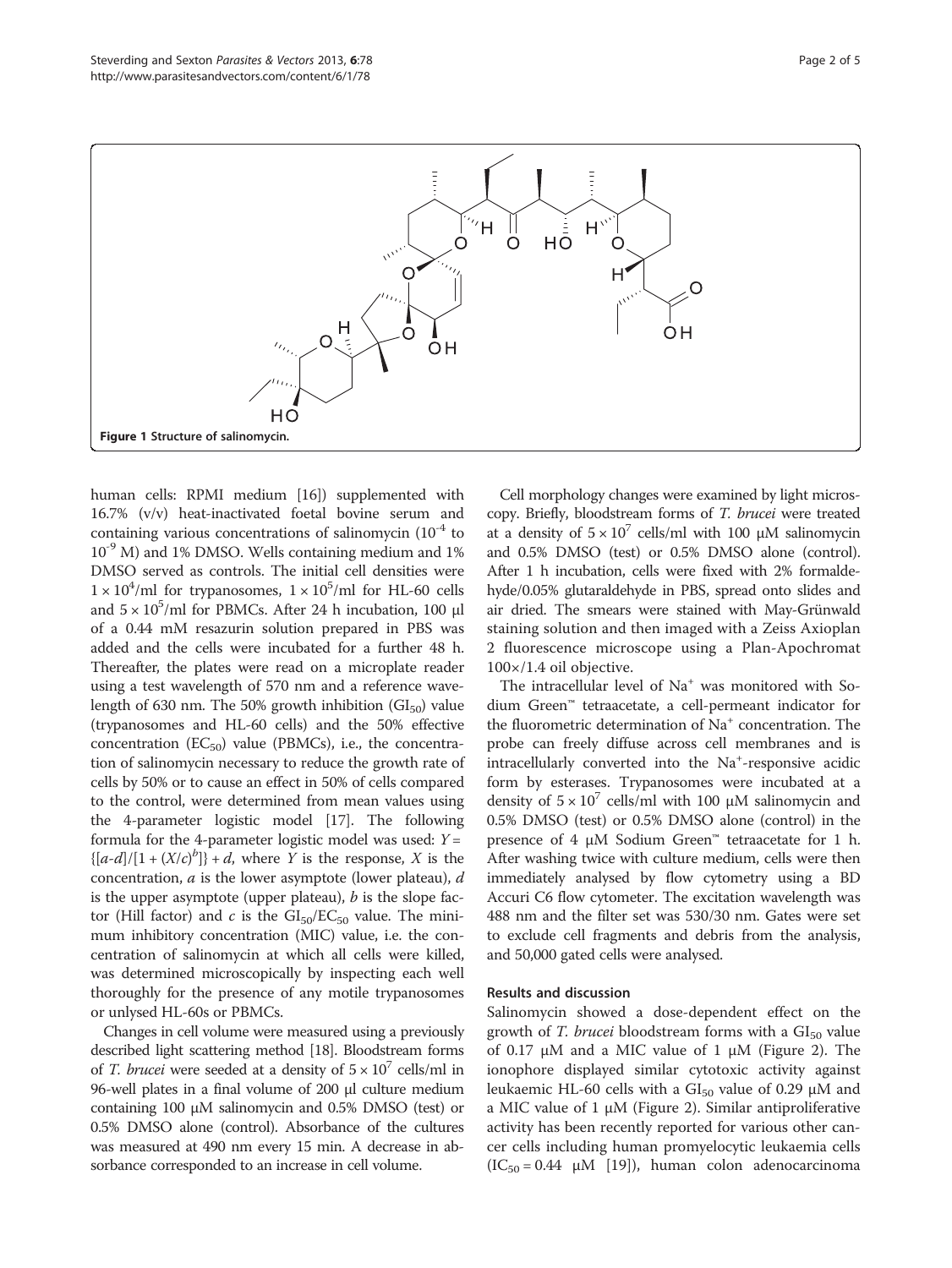<span id="page-3-0"></span>

cells (IC<sub>50</sub> = 1.11  $\mu$ M [\[19\]](#page-5-0)) and VCaP prostate carcinoma cells (EC<sub>50</sub> = 0.38  $\mu$ M [[20\]](#page-5-0)). In contrast to the effect on cancer cells, it was reported that salinomycin is 10–100 times less cytotoxic against non-malignant cells [\[19,20](#page-5-0)]. In fact, salinomycin exhibited only low cytotoxicity against normal PBMCs with an  $EC_{50}$  value of 29.9  $\mu$ M and a MIC value of 100  $\mu$ M (Figure 2). This latter finding indicates that the ratio for cytotoxic/trypanocidal activity (selectivity index) for salinomycin is in a moderate range.

One obvious mechanism of action of salinomycin would be its effect as an ionophore on the depolarisation of membrane potentials. By using the fluorescent probe 3,3'-dihexyloxycarbocyanine, however, it was found that salinomycin did not affect the membrane potential of bloodstream forms of T. brucei (data not shown). This observation is in agreement with previous findings that valinomycin also did not influence the membrane potential of trypanosomes, although the parasites are extremely sensitive to this ionophore [[21\]](#page-5-0).

Another possible mechanism of action of salinomycin could be that the ionophore increases the intracellular cation level followed by a quick entry of water which would lead to cell swelling and damage of intracellular structures. Changes in cell volume can be monitored spectrophotometrically by following the absorbance of the cell suspension at 490 nm. Incubation of bloodstream forms of T. brucei with 100 μM salinomycin resulted in a decrease of absorbance over time while the absorbance of control cultures did not change (Figure 3). It should be noted that a much higher concentration of salinomycin was needed (100 μM compared to 1 μM necessary to kill all cells in the growth inhibition assay shown in Figure 2) in order to observe a measurable effect on the swelling of trypanosomes in a short period of time. This is because that at high cell density, which is required for the recording of changes in cell volume, bloodstream forms of T. brucei do not survive for a very long time in culture. The decrease in absorbance corresponded to cell swelling as judged from visual observation by light microscopy. Parasites treated for 1 h with 100 μM salinomycin lost the normal elongated shape of trypanosomes and appeared as rounded up cells (Figure [4](#page-4-0)). The only monovalent cations

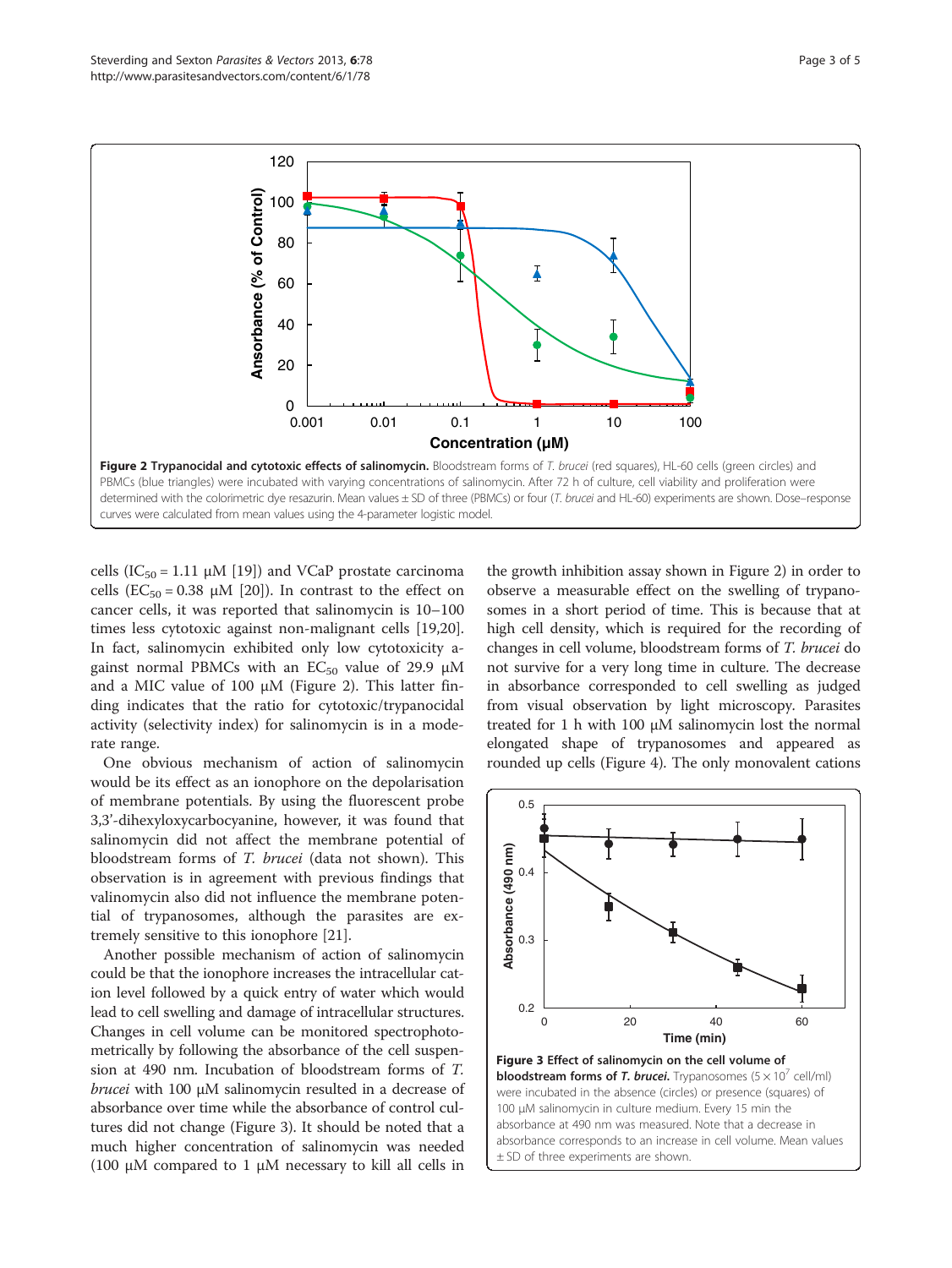<span id="page-4-0"></span>present within bloodstream forms of T. brucei and in the culture medium are  $Na<sup>+</sup>$  and  $K<sup>+</sup>$ . Thus, only these may be involved in the cell swelling observed in the presence of salinomycin. As bloodstream forms of T. brucei are low- $Na<sup>+</sup>$  and high-K<sup>+</sup> cells [[22](#page-5-0)], only a salinomycin-mediated transport of Na<sup>+</sup> from the exterior to the interior could explain the observed cell swelling. To prove that the cause of the swelling was indeed due to an increased intracellular  $Na<sup>+</sup>$  level, the concentration of  $Na<sup>+</sup>$  was determined with the fluorescent probe Sodium Green™ tetraacetate. Subsequent flow cytometry revealed that trypanosomes treated with 100 μM salinomycin for 1 h had a much higher fluorescence signal than control cells (Figure 5). The median fluorescence intensity signal for salinomycintreated parasites was  $2223 \pm 164$  (n = 3) and for control parasites it was  $1050 \pm 345$  (n = 3). This result indicates that upon incubation with salinomycin, the intracellular Na+ concentration was raised more than twofold in the trypanosomes from 13.7 mM [[22](#page-5-0)] to about 30 mM. This increase in Na<sup>+</sup> concentration is enough to explain the swelling of trypanosomes by entry of water. For instance, subjection of bloodstream forms of T. brucei to a reduction in osmolarity from 300 to 150 mOsm (which in turn can be regarded as a twofold increase in the intracellular concentration of solute particles) results in a dramatic initial swelling of the cells [\[23\]](#page-5-0).

#### Conclusion

This study has demonstrated that the ionophore salinomycin displays trypanocidal activity by a mechanism involving increased Na<sup>+</sup> influx followed by subsequent cell swelling which is probably due to the uptake of water. This mechanism is different from the mode of action reported for the anti-cancer activity of salinomycin. Recent research has shown that salinomycin induces apoptosis in cancer cells by different mechanisms, which include increasing the intracellular levels of reactive oxygen species (ROS) [[24](#page-5-0)] and inhibiting the Wnt signalling pathway [\[25\]](#page-5-0). However, we did not find any evidence that



the trypanocidal activity of salinomycin is associated with the induction of apoptosis in bloodstream forms of T. brucei (data not shown).

Importantly, salinomycin can be administered orally whereas most of the current drugs used for treatment of African trypanosomiasis have to be given parenterally. Before developing salinomycin into an anti-trypanosomal agent, animal experiments are needed to establish the in vivo trypanocidal activity of the ionophore. However, a selectivity index of 10–100 may be inadequate for proceeding with animal studies as it is recommended that such animal experiments should only be pursued if the selectivity index is greater than 100 [\[26](#page-5-0)]. Despite this, salinomycin may serve as a lead for the development of